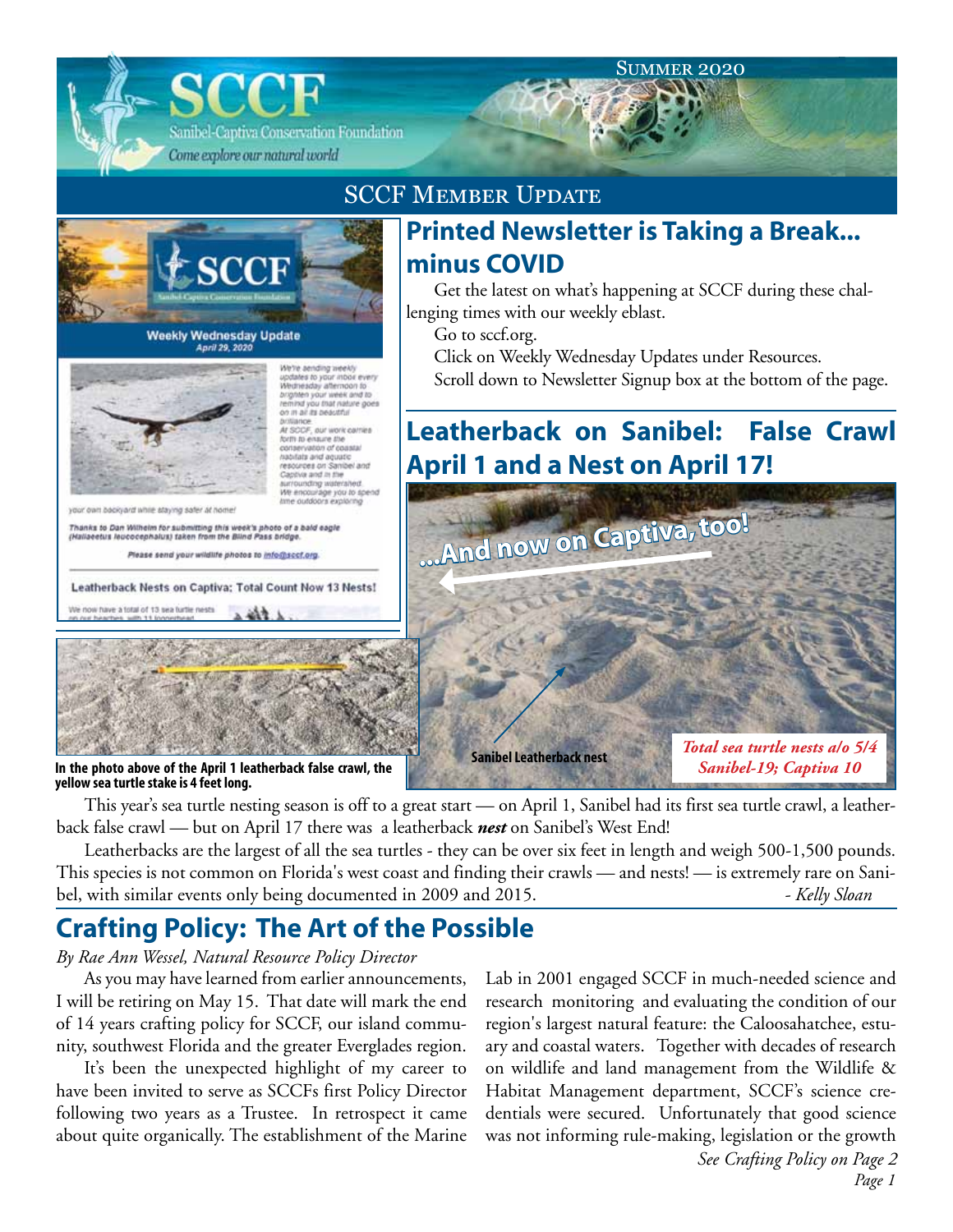### Crafting Policy — Continued from Page 1

management challenges of this region.

In creating the Natural Resource Policy Director position, the Board of Trustees envisioned a path to both communicate SCCF's solid scientific findings to a wider audience and provide scientific grounding for natural resources policy decision-making at the local, regional, statewide and federal levels. Our work plan focused on water and Everglades restoration, beaches and wildlife protection and growth management through rulemaking, legislation at all levels and litigation as needed. SCCF's regional monitoring and the City of Sanibel's focus on island-based pollution sources made it apparent that the greatest threats to the quality of the barrier island environment and economy were originating beyond and upstream of our island borders.

Over the past 14 years our advocacy efforts have been wide-ranging and achieved that vision with an added bonus, the dramatic effect that an educated, engaged and vocal community has had in advocating for our environment, economy and quality of life!

Of all the issues on which we have engaged, water quality, water deliveries and restoration of the estuary and greater Everglades have been and will remain the most far-reaching and immediate. Early success included the 2006-08 revision and implementation of a new Lake Okeechobee Regulation Schedule. Using our monitoring data and conditions in the river, estuary and coastal waters we supported an alternative that reduced harm to Lake Okeechobee, the Caloosahatchee and our estuary and coastline. Today we are once again in the forefront of providing science and water quality data from our regional network together with lessons learned to demonstrate and support changes to the next lake regulation schedule, the Lake Okeechobee System Operating Manual (LOSOM) currently under review.

We created a weekly Caloosahatchee Condition Report to share our monitoring and observations of system conditions with water managers to inform their decisionmaking. The report, issued in conjunction with the J.N. "Ding" Darling National Wildlife Refuge, City and County resource managers allows us to share unified west coast stakeholders recommendations with those agencies located in Jacksonville and West Palm Beach. I'm proud that these efforts have raised awareness of the Caloosahatchee, its ecological niche, functions, services and restoration needs. That was no small feat when 25 years ago, after making public comment in support of the Caloosahatchee, I was asked if I represented the Calusa tribe! While it is impressive that someone recognized the river was named by the Creek Indians for their predecessors, the Calusa who disappeared from the region in the 1700s it belied the fact that the river's significant role in the greater Everglades was unrecognized as was its influence downstream.

Addressing a variety of water, wildlife and habitat issues through science-based policy efforts has successfully represented and engaged our community in rulemaking and legislation. Nonprofits and a community of our size don't traditionally have the power to wield that degree of influence.

Our efforts to protect wetlands and habitat have the added benefit of supporting wildlife, biodiversity, abundance and water quality. The successful preservation and protection of coastal mangrove forests and wetlands throughout our region likely would not have been successful without our efforts. In part because the role of providing a scientifically based backstop for protection of wetlands and wildlife has been significantly abdicated by agencies, causing nonprofits to pick up that role. And it has been successful because of community support and engagement.

I leave feeling good about the progress we have been able to make and the incredible relationships and connections we have forged to good result. The past 14 years in policy have been full of challenges, an engaging, enlightening, exciting, exasperating, experience which I have fully enjoyed and from which I have learned much. I have been so honored to serve this organization with these colleagues for this community. I cannot imagine a better ending to my 42-year career.

I'm confident that this is a good time to hand off the policy baton to the next generation to carry our progress forward. SCCF's policy work is respected widely and has earned high credibility for our science-based advocacy, our reliability, respectful engagement, relationship building and for working with all sectors.

One thing is certain, we have not seen the last of the challenges to our regional subtropical paradise. Climate change is having and will continue to play a larger role worldwide as well as on our islands. Simultaneously the influx of new residents wanting to share this region made special by all of our conservation efforts, will continue to need active vigilance and advocacy to protect critical resources and our wild neighbors.

Looking ahead, whether it's a toxic algae catastrophe like 2018, harm from massive volumes of harmful discharges, lack of needed dry season freshwater to balance salinity or public health issues from toxic blooms or a pandemic like the COVID-19 crisis, I encourage you to: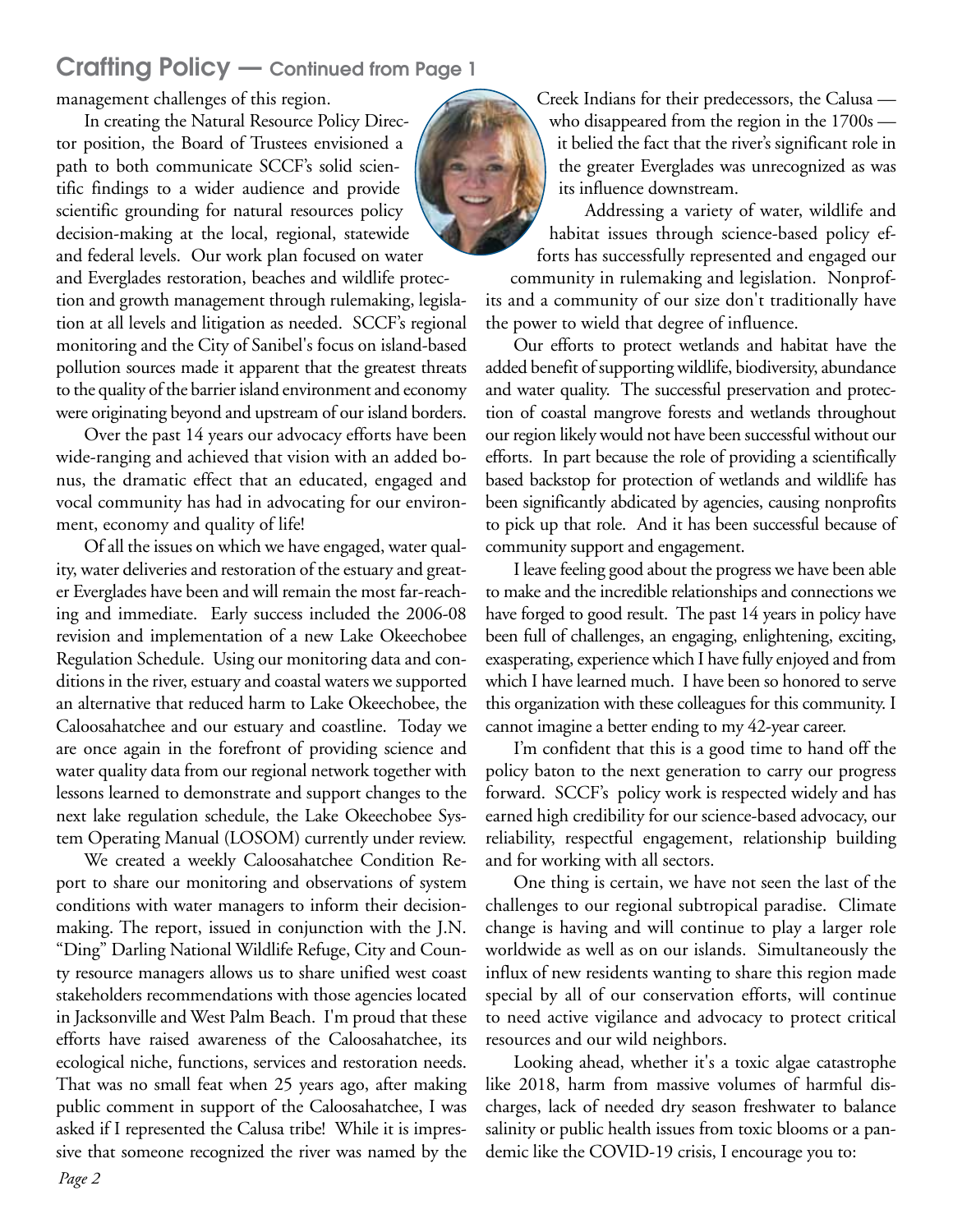# **Fundraising Update from CEO Ryan Orgera**

This is an excerpt from a letter recently sent to members who have not yet contributed to the Annual Fund Drive for the current fiscal year ending June 30. All our members might appreciate this summary of our current operating health. Perhaps it will inspire you to make a new tax-deductible contribution through www.sccf.org. Please email me at rorgera@sccf.org if you have any questions I can answer before you do.

## **Land. Water. Wildlife.**

These are three inextricably interwoven elements that demand our attention and guide our mission-driven work. In these uncertain times, the land, water, and wildlife on which SCCF focuses have two things in common.

The first is that they can bring us great solace. The Great Pause, as some have described this period where officials encourage all of us to be "safer at home" to slow the coronavirus from spreading, has forced us to see, hear, and embrace nature in ways our normally quicker pace might have caused us to miss. Despite all that preoccupies and causes concerns in these trying times, I hope you will find your own moments to appreciate the natural world.

The second is that the land, water, and wildlife that deserve our vigilant attention have no idea about the challenges brought to bear by this pandemic. Turtles and shorebirds are laying eggs that need our help to be protected from predators. The wildlife habitat on our preserves need to be managed to make it hospitable for many species and prepared to guard against wildfires. The monitoring of water quality and aquatic species must go on, with new socially distant protocols put in place when fieldwork is essential. When it is not, the staff continues to tele-work from home, taking full advantage of technology so we don't skip a beat.

I think we are doing a superb job of adapting during the crisis. SCCF was among the first in our region to apply for and secure Paycheck Protection Program funding. On July 1, once that federal payroll assistance has been exhausted, our entire staff will be taking pay cuts, with the lower-salaried among our colleagues taking a smaller 6.75% cut that rises from there to 10.75% for me and some members of the senior staff. All other expenses have been cut wherever possible. We are committed to avoiding layoffs as we work our way through the challenges we are facing together.

### Crafting Policy -- Continued from left

- Remember my favorite saying, "Never let a good disaster go to waste;" and that
- During times of great challenges, remember to stay informed, ask questions, read widely but scrutinize information sources and don't be fooled by opinions masquerading as facts.

My deep appreciation and thanks to all of you who

Those who also support Sanibel Sea School, part of the SCCF Family since January, already know the cancellation of its Octifest fundraiser earlier this month has left a net loss exceeding \$150,000. As we seek contributions to cover that loss, it also seems we will not be able to open the Sea School's summer camp on June 8 as planned. We anticipate losing at least a month of tuition revenues, depending on how the public health guidance informs our prudent re-opening.

All the SCCF staffers, including those at the Sea School, have been incredible in working together and adapting positively. With our 100 sea turtle volunteers unable to join Coastal Wildlife staffers on the beach patrols, Sea School educators and other SCCF colleagues have immersed themselves in state-mandated training so they can help monitor and protect nesting activity. The Wildlife & Habitat Management team, like the scientists in SCCF's Marine Lab, have developed social distancing protocols for working alone in the field.

We have enthusiastically jumped into remote learning and information sharing for our members. Examples include the Sea School's new thrice-weekly Nature Near You e-blast, the well-received Wednesday Weekly Update online newsletter chock full of information across all our program areas, the conversion of large gathering programs like the Everglades Update to multiple remote platforms, and the commencement of a podcast – a first for SCCF. We will continue to find ways to be together virtually, since we cannot gather in the ways we treasured not so long ago.

This time will pass, and lessons will be learned. For now, though, we need your help to balance SCCF's operating budget before June 30. Please know that while the way we work has been altered to conform with our currently reality, it is no less effective, and no less worthy of your philanthropic investment.

have attended programs, science forums, joined us for an Oxbow & Riverlore Cruise in the past 25 years and participated in taking action as critical issues needed our unified engagement. The SCCF family and this community have made all the difference and I am richer for your friendship and encouragement.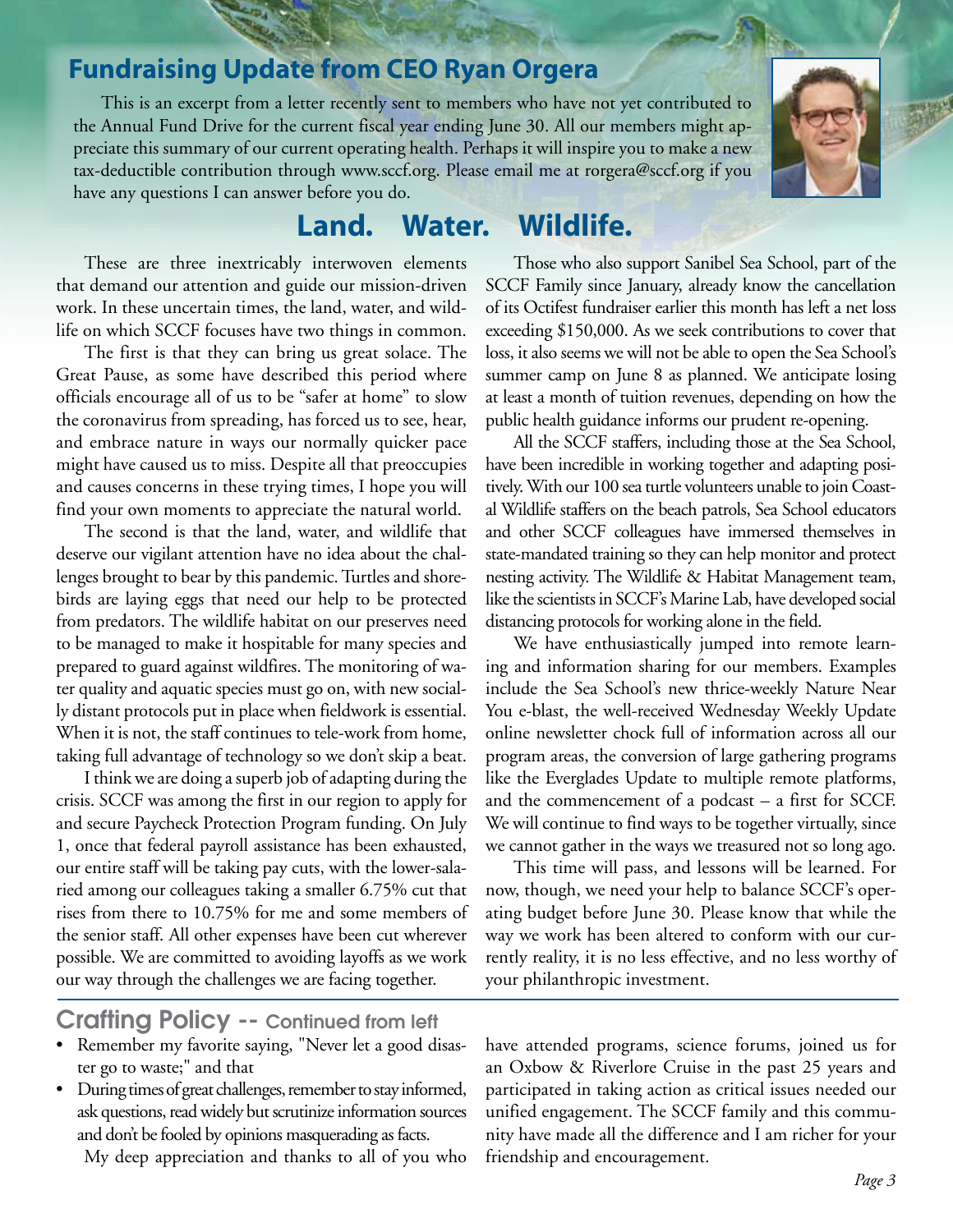## **Drone Mapping of West Sanibel River Preserve**

#### *By Victor Young, Land Conservation Steward*

Staff from the Lee County Hyacinth Control District (LCHCD, Colin Lewis and Jason Cull) reached out to SCCF's Wildlife and Habitat Management program regarding their aerial mapping program using drones with Wifi-linked control systems. This action was preceded by a presentation Chris Lechowicz (SCCF Wildlife & Habitat Management Director) gave at the CISMA Invasive Species Symposium on Sanibel's issues with buttonwood *(Conocarpus erectus)* trees overtaking open canopy wetlands therefore reducing the habitat of the endemic and state-listed Sanibel rice rat *(Oryzomys palustris sanibeli)* and many other species. They offered to map a tract of SCCF's land to show us the capabilities of using drones for habitat management.

The West Sanibel River Preserve, a 150-acre tract of land, was chosen to be mapped. Due to the geographic distribution of the endemic Sanibel rice rat and pending grant funding, portions of this preserve are slated to be restored back to open cordgrass marshland (the preferred habitat of the Sanibel rice rat). Overtime, lack of fire and altered hydrology has rapidly propelled these marshes into dense hardwood canopy. The West Sanibel River Preserve sits between two preserves with recent documented rice rat populations; the Botanical Preserve to the southeast and the Legion Curve portion of the J.N. "Ding" Darling National Wildlife Refuge to the north. Once restored, the West Sanibel River Preserve will create a wildlife corridor, linking the three preserves and expanding wildlife habitat for rice rats and the numerous species that rely on these wetlands.

The drone is preprogrammed to stay within the boundary of the preserve for its flight. After launch, it flies in a grid pattern without operator assistance taking large numbers of pictures before it lands itself at the lo-

*T o p : A small cordgrass (Spartina bakeri) patch can be seen amongst invading buttonwood (Conocarpus erectus). These cordgrass patches are small remnants of a once vast network of open canopy marshes , seen in middle sepia photo, a 1944 aerial. Above: A color-coded map of West Sanibel River Preserve by the "s" curve on San-Cap Road designates contrasting colors for particular canopy heights. The dark and light blue areas identify locations of no hardwood canopy and limited canopy respectively, while the yellow, orange and red colors distinguish ascending crown height with red being the top of the crown.*

cation of the launch. Later, the files are uploaded to a program that builds the high-resolution aerial map from the pictures taken. This map will allow strategic targeting of critical areas, using a variety of restoration methods. This precise imagery is also instrumental in observing shifts in vegetation patterns, monitoring restoration projects, surveying post-burn success and herbicide treatments.

### *Help Protect Nesting Sea Turtles*

The beginning of sea turtle nesting season in Southwest Florida is upon us once again. April 15th was the official start of nesting season. All sea turtle species are listed and protected under the U.S. Endangered Species Act. As nesting season gets underway on the islands, you can help provide a safe beach for nesting and hatching sea *A false crawl, likely caused by the beach furniture blocking the turtle's path.*

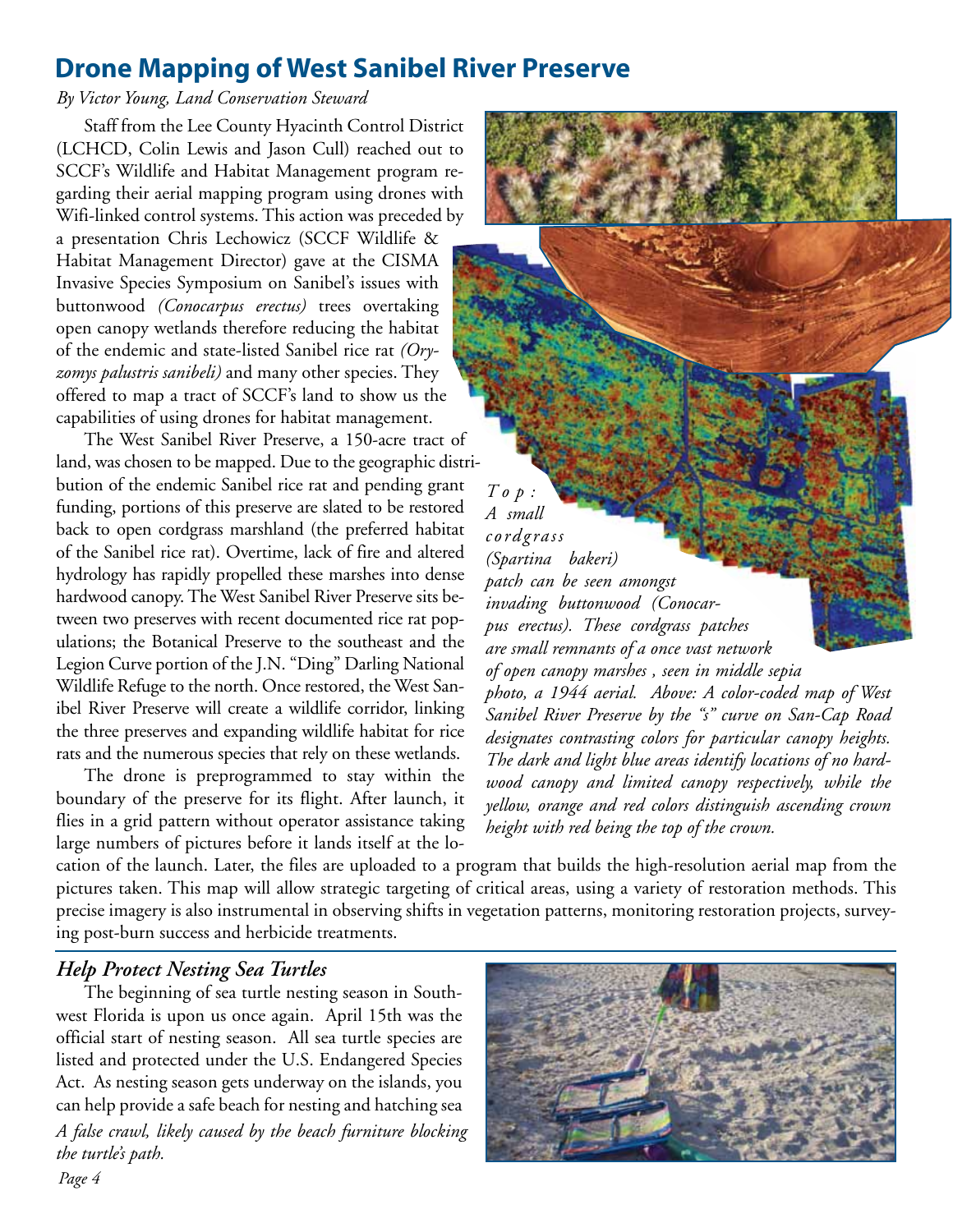## **Monitoring Sanibel's Canals: What Was Found During the First Year**

#### *By Mark Thompson, Research Associate*

Frequent newsletter readers with good memories and an interest in local water quality may recall that SCCF Marine Laboratory has monitored water quality in over 70 Sanibel lakes under a grant awarded by the City of Sanibel. The first two sampling events were completed in 2016 and 2018 and we found over 90% of Sanibel's lakes exceeded Florida state water quality criteria for nitrogen concentrations. In addition, 85% of the lakes exceeded phosphorus criteria and 70% exceeded *chlorophyll a* (algae) criteria. These were not encouraging findings, however they allowed the City and its residents a chance to take a look at water quality in their immediate backyard and start working towards improvement. Knowing what, where and how much of a problem we have was a starting point. The City of Sanibel has now produced an interactive website called Sanibel Communities for Clean Water (*sanibelcleanwater.org*) This website allows anyone to access easy-to-understand facts about the water quality of the lake they are interested in and also gives them ideas on how they can improve the water quality in that particular lake with those particular problems.

Well, many of you don't live on a lake but do live on a canal. Canals are connected to the estuary and many were dredged in the 1950s to 1970s and lined with seawalls. You

are likely interested in the conditions of that canal and whether there is anything that you can do to address problems in a manner similar to Sanibel's community lakes. Well, you are in luck. The City again picked the SCCF Marine Laboratory to sample and analyze data from 35 canal segments during the wet and dry season of 2019-2020. And now the first year's results are in. Canals are downstream of freshwater lakes and we expect to find lower concentrations of the algae, nitrogen and phosphorus in these canals compared to lakes. There are state water

quality criteria to compare the values we found just like there were with the lakes. Much the same as we found during the lake sampling, over 90% of 35 canal locations exceeded state water quality criteria for total nitrogen. However, only 35% exceeded criteria for *chlorophyll a* (algae) and only 20% for phosphorus. When 20-35% failure sounds good, you know we have some poor water quality in our backyards.

The data showed us that the eastern canals have more phosphorus problems which may be related to the closer vicinity to reclaimed (wastewater) water use for irrigation, while canals in all locations on Sanibel had nigh nitrogen levels. The poorly flushed canals near Dinkins Bayou had higher levels of *chlorophyll a* (algae) probably due to weak tidal exchange.

In summary, just like Sanibel's lakes, our canals need some attention to improve their capability of supporting healthy aquatic life. The City plans to add this information to its Communities for Clean Water website soon so that folks can look at the data for themselves. They will then have the option to learn about how their community can implement changes specific to their canal to improve its water quality. If you would like more details please contact Mark Thompson (*mthompson@sccf.org*) at the Marine Laboratory.



*Marine Lab Research Associate Mark Thompson (left) and Research Scientist, Dr. Rick Bartleson (right) sampling lakes and canals.*

### *Help Protect Nesting Sea Turtles and Shorebirds -- continued from left*

turtles by keeping the following tips in mind:

- Keep it dark! Sea turtles are very sensitive to light and can easily be scared away or disoriented
- • Use sea turtle friendly lights or shielding (following FWC guidelines) to minimize light pollution
- Take all beach furniture, tents, and umbrellas off the beach with you as they can deter nesting. Sea turtles cannot back up.
- Fill in any holes you dig because even small obstacles can hurt hatchlings
- Do not approach or disturb nesting turtles
- Never take a flash photo of a sea turtle
- • Limit your use of flashlights on the beach for emergency use only
- *See Sea Turtles/Shorebirds on Page 7* • Pick up trash on the beach, especially plastic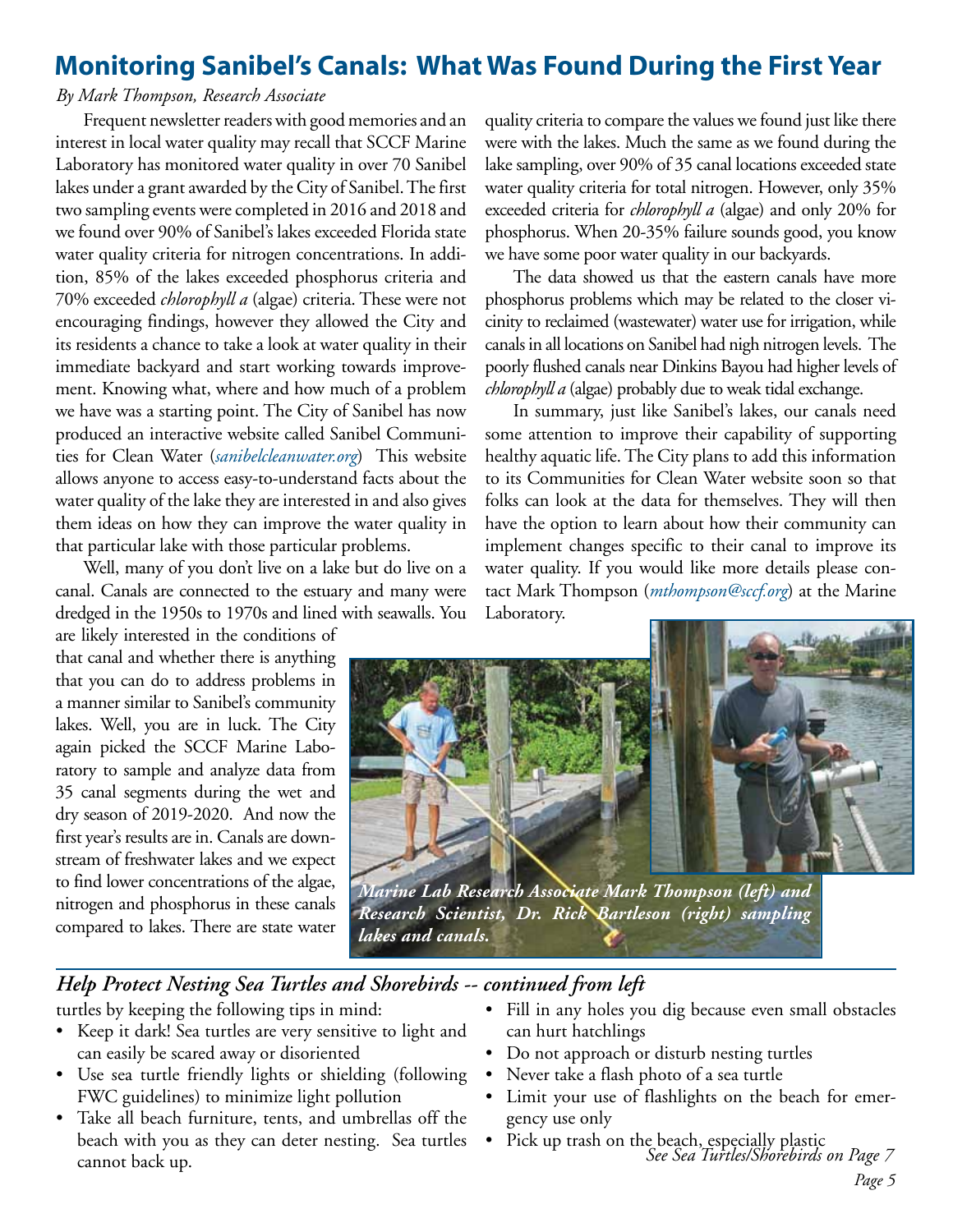## **2020 Legislative Session Recap**

### *By Holly Schwartz, Natural Resource Policy Assistant*

Roughly 3,500 bills were filed in preparation for the high octane 60-day Florida legislative session but only 200 of those bills will reach the Governor's desk. For the second year in a row the legislature met the Governor's challenge for funding Everglades restoration and water resources. Of the bills and funding projects that SCCF was tracking, the breakdown is as follows:

Budget: The record (pre-line-item veto) \$93.2 billion dollar budget included \$690 million for water quality projects and restoration. For the second year in a row, the Governor's water quality budget initiatives were approved. The budget breakdown includes:

- \$322.6 million for Everglades restoration
- \$236.6 million for septic-to-sewer and wastewater improvement programs
- • \$20.8 million to research and combat harmful algal blooms
- \$50 million for springs restoration
- \$100,000 for Sanibel Donax Water Reclamation Facility Process Improvements
- Florida Forever funding: SB 332 and HB 849 sought to secure an annual allocation of \$100 million for the Land Acquisition Trust Fund. SB 332 passed its first two committees but the House version was not considered. Ultimately the budget conference committee agreed to a FY 20-21 allocation of \$100 million dollars for Florida Forever due in part to the numerous supportive public comments they received. While this allocation is an improvement over the \$33 million from last year, it is far from the historic funding of \$300 million per year. Full funding for Florida Forever will remain a priority as more realize the extraordinary ecosystem services value our natural systems play in our economy and in the protection of our public health and safety.
- • Coronavirus: Late budget negotiations were heavily influenced by planning for the Coronavirus response for which the legislature set aside \$300 million. At a post-session press conference, House Speaker Oliva and Senate President Galvano discussed the state's healthy reserve fund to assist with revenue losses due to the CO-VID-19 pandemic but said they would be prepared to come back to Tallahassee for a special session if needed.
- Passed: SB 712 the Clean Waterways Act was the vehicle for recommendations from the Governor's Blue-Green Algae Task Force. This bill was crafted as a comprehensive approach to target sources of environmental pollution that contaminate our waterways through policies related

to septic tanks, biosolids, wastewater and stormwater infrastructure and agriculture. The bill started out strong but was weakened by several amendments throughout the session. One major disappointment in the bill is its lack of regulatory teeth in addressing agricultural pollution. This bill relies on the ineffective, voluntary program of Best Management Practices (BMP) that have not set nutrient pollution limits and presumes compliance with water quality standards even though they are generally the largest source of excess nitrogen and phosphorus pollution. While the bill fell far short of the task force recommendations and its initial breadth, it does contain numerous improvements that will serve as a starting point for future legislation. The bill takes effect 7/1/2020.

- Passed: SB 680 Shark Fins prohibits the import/export and sale of shark fins in the State of Florida. 13 other coastal states had previously banned this practice which resulted in Florida ports becoming the center point of this illicit practice. Unfortunately this bill contains an exemption for current Florida shark fisheries permit holders. The bill requires the Florida Fish and Wildlife Commission to conduct an impact study on shark fishing to be completed by 12/31/21. This bill will take effect on 10/1/2020.
- Passed: HB 1091 Environmental Fines and Enforcement raised fines and penalties on environmental violations up to 150% from current levels and establishes an inspection system for residential sewer line leaks. This bill will take effect on 7/1/2020.
- Passed: SB 1414 Fish and Wildlife Activities, a bill to prohibit harassment of hunters, trappers and fishers on public lands where hunting is permitted. The bill was in part precipitated by complaints from hunting permit holders for being harassed by animal rights activists during the last Florida Black Bear hunt. It isn't unusual for seemingly unrelated issues to be amended on to bills and in this case, SB 1414 absorbed the contents of SB 906 – the Prohibited Reptiles bill that SCCF supported. This bill expands the existing list of prohibited non-native species to include Green Iguanas and Black and White Tegus but contains exemptions for current valid permit holders. This bill takes effect on 7/1/2020.
- Passed: SB 410 Growth Management is a local control preemption bill that further weakens local land use policies such as requiring county-wide low impact development regulations and requiring "property rights" elements be added to all county comprehensive plans when those protections are already in our state and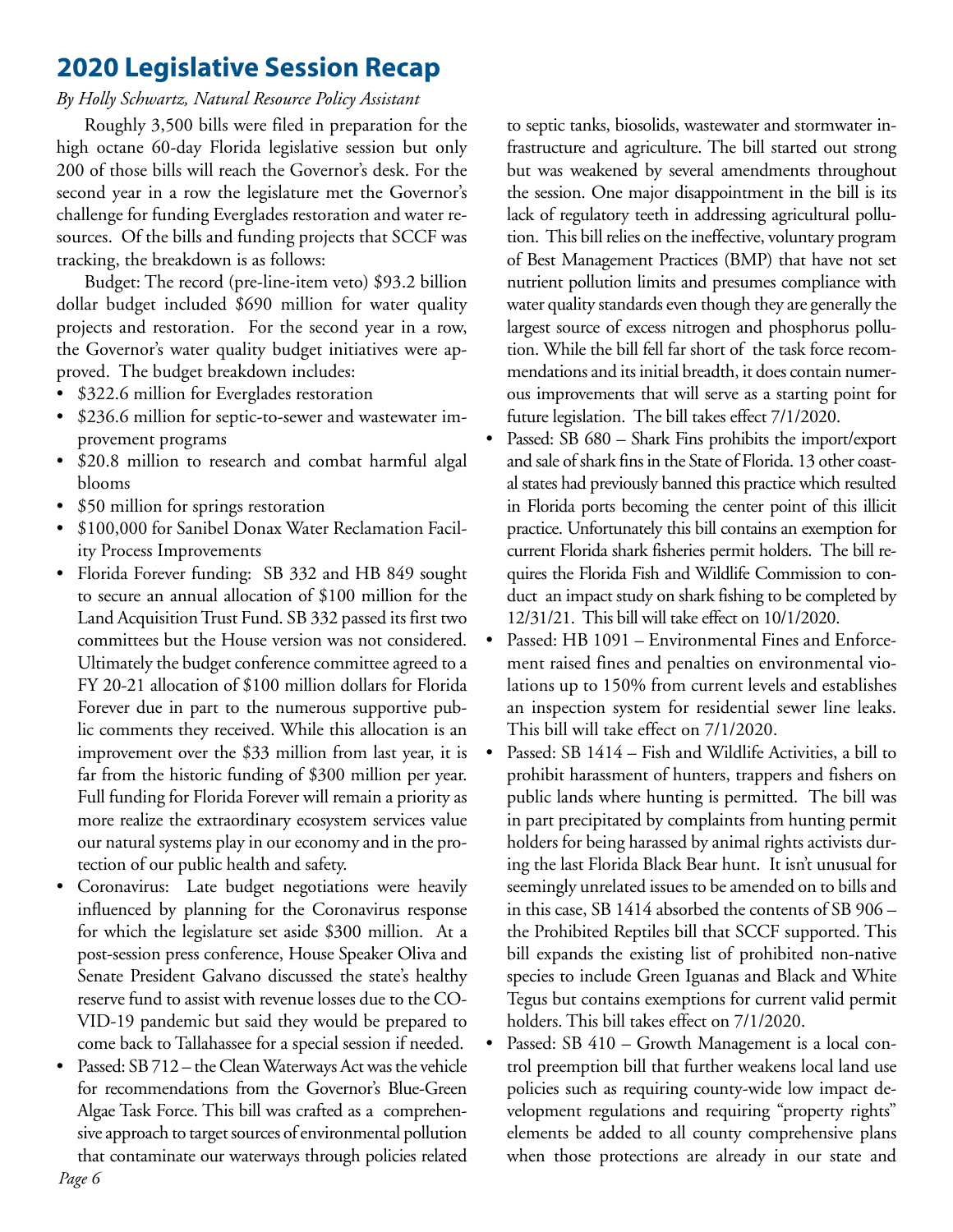# Notes from the (my) Homestead

*By Jenny Evans, Native Landscapes & Garden Center Manager*

*Author's Note:* Normally, I write about something that has caught my attention from the Bailey Homestead Preserve, the Native Landscapes & Garden Center's home base. Today, I bring you something out of my own backyard, as I've been spending more time there than normal… and thankfully am coming to appreciate it more.

Inspired by a recent activity in Sanibel Sea School's "Nature Near You" series, I trekked out in my yard to take a closer look at what (or who) is living nearby. I didn't expect to find many surprises, as I dug the holes for almost every plant in the yard and regularly spend a good amount of time tending to my garden. Nonetheless, I was instantly reminded how plants become the basis for all living beings in the ecosystem… the mockingbird



nest with a newly laid egg, built with Slash Pine needles and other twigs to be almost invisible in the Redberry Stopper; the fluorescent green lichen growing on the trunk of the Red Mulberry tree; the first ever flowers on the young Locustberry; and the enticingly fragrant flowers on the Saw Palmetto that were literally buzzing with honeybees. Any one of these feats of nature was enough to bring a smile to my face, and literally took place within 15 feet of my house, giving great credence to the term "Nature Near You." Learn more at *https:www.sanibelseaschool.org/nature-near-you*.

## Legislative continued from left

federal constitutions and various state laws. This bill is damaging enough alone but together with the multitude of bills that have systematically rolled back growth management the past few years, the state has effectively gutted growth management in Florida, ignoring the link between properly managed growth, water supply and water quality. This bill takes effect on 7/1/2020.

• Failed: SB 7016 – Statewide Office of Resiliency would have created both the Statewide Office of Resiliency and the Sea Level Rise Task Force and although this bill was supported by the Governor and passed in the Senate, it failed to be considered in the House. The State's efforts in this regard will continue under the Department of Environmental Protection's Office of Resiliency and Coastal Protection.

Post-Session: As the Governor's focus post-session has been managing the Coronavirus response it is anticipated that many of the bills won't even be presented to his office until May. As a result, veto campaigns for bad bills have been put on hold for now. The Governor and legislative leaders have signaled that a special session on the budget may be needed depending on what happens with COVID-19 response. Their interest is in having as much revenue data as possible before recommending cutting the budgets for Florida Forever or affordable housing funds. SCCF will update the legislative tracker with post session action as it occurs.

## Sea Turtles/Shorebirds -- continued from Page 5 *Help Protect Nesting Shorebirds*

Along with sea turtles, Sanibel and Captiva are also home to a number of nesting shorebirds. The nesting season for shorebirds on the islands has already started and will continue well into the summer months. Shorebirds lay vulnerable nests in shallow depressions on the sand and must remain near the nests after the eggs hatch to provide care for the chicks. Some things that you can do to help shorebirds on Sanibel and Captiva are:

• Respect signed nesting areas and enclosures

- Honor the pet leash law as shorebirds view dogs as predators and can be scared off their nests
- Be a respectful photographer and keep your distance
- Don't litter on the beach as this can attract additional predators

For more information on the shorebirds and sea turtles that nest and hatch on our beaches, visit *http://www. sccf.org/our-work/sea-turtles and http://www.sccf.org/projects/ shorebirds.*